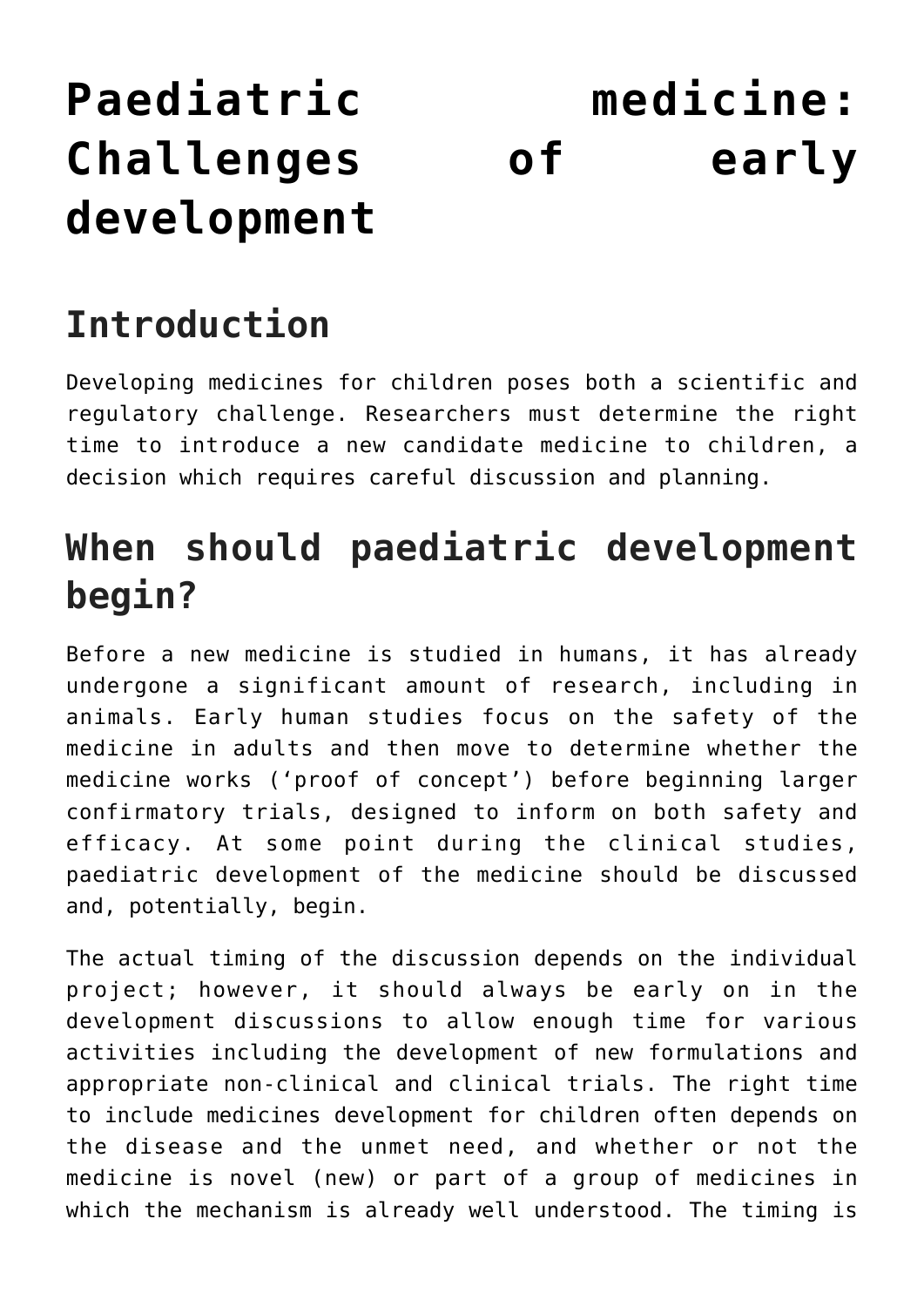also dependent on the requirements of regulatory agencies – for instance, it is typically earlier in the EU than in the US. Agreements between the EU and the US may also vary.

#### **Legislation on paediatric medicines development**

In the EU, a single piece of legislation governs the development of paediatric medicine and the authorisation of medicines for paediatric use. $^{\rm 1}$  This legislation requires children to be included earlier medicines development: it mandates that a Paediatric Investigation Plan (PIP) be submitted once the first studies in humans are completed, when the understanding of the effect of the medicine is just emerging. The legislation also provides incentives to those who comply with this mandate and submit their PIPs on time.

Ideally, and especially when a medicine has the potential for use in both adult and paediatric populations, the sponsor will aim to have almost parallel paediatric development from the time that the medicine begins clinical studies in adult humans. This would mean that the medicine would be available for children at the same time, or shortly after, it is available to adults. Although the discussion happens in parallel, the outcome might be staggered adult and paediatric development plans.

#### **References**

- 1. European Parliament (2006). *Regulation (EC) No 1901/2006 of the European Parliament and of the Council of 12 December 2006 on medicinal products for paediatric use*. Retrieved 11 July, 2021, from [https://op.europa.eu/en/publication-detail/-/publication](https://op.europa.eu/en/publication-detail/-/publication/f02fd0de-82a9-42d8-9cd1-723176bb5ce0) [/f02fd0de-82a9-42d8-9cd1-723176bb5ce0](https://op.europa.eu/en/publication-detail/-/publication/f02fd0de-82a9-42d8-9cd1-723176bb5ce0)
- 2. European Parliament (2006). *Regulation (EC) No 1902/2006 of the European Parliament and of the Council of 20*